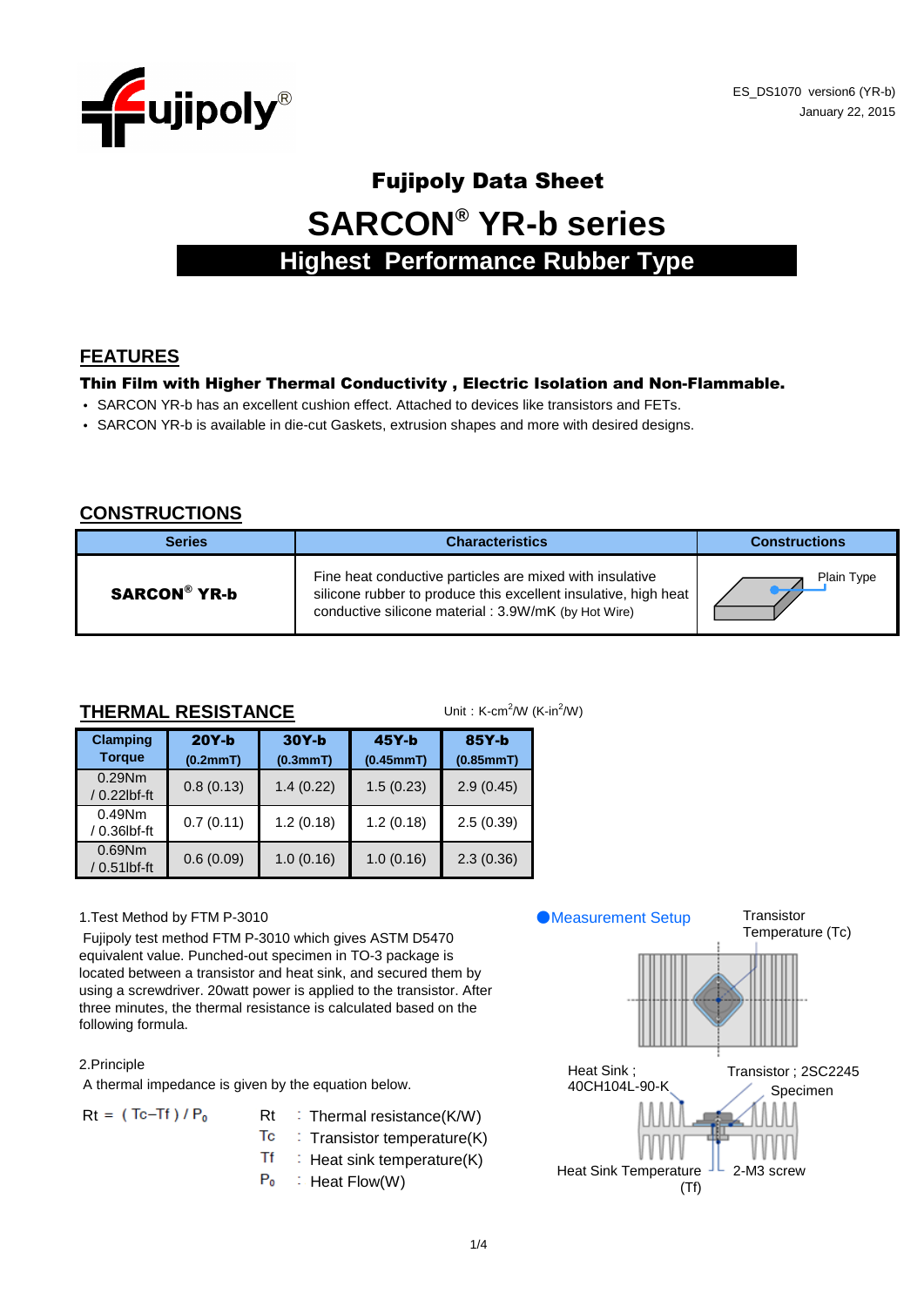## **TYPICAL PROPERTIES**

| <b>Properties</b>     |                                         | unit                           |                |              | <b>Test method</b>              |               |               |                 |  |  |
|-----------------------|-----------------------------------------|--------------------------------|----------------|--------------|---------------------------------|---------------|---------------|-----------------|--|--|
|                       |                                         |                                |                | $20Y-b$      | $30Y-b$                         | $45Y-b$       | 85Y-b         |                 |  |  |
| Physical              | Color                                   |                                | $\blacksquare$ | Gray         |                                 |               |               | Visual          |  |  |
| Properties            | <b>Thickness</b>                        | mm                             |                | 0.2<br>±0.05 | 0.3<br>$+0.1/-0$                | 0.45<br>±0.05 | 0.85<br>±0.05 | ISO 463:2006    |  |  |
|                       | <b>Specific Gravity</b>                 |                                | $\blacksquare$ |              |                                 | 2.6           |               | ASTM D792       |  |  |
|                       | <b>Hardness</b><br><b>Highest Value</b> | <b>IRHD</b>                    |                | 68           | 74                              | 72            | 74            | <b>ISO 7619</b> |  |  |
|                       | <b>Tensile Strength</b>                 |                                | MPa            | 2.0          | 2.8                             | 2.8           | 2.9           | ASTM D412       |  |  |
|                       |                                         |                                | psi            | 290          | 406                             | 406           | 421           |                 |  |  |
|                       | Elongation                              |                                | %              | 78           | 72                              | 90            | 88            | ASTM D412       |  |  |
| Electrical            | <b>Volume Resistivity</b>               | Ohm-m                          |                | $1x10^{13}$  | $1x10^{13}$                     | $1x10^{13}$   | $1x10^{13}$   | ASTM D257       |  |  |
| Properties            | <b>Breakdown Voltage</b>                |                                | kV(AC)         | 10           | 14                              | 15            | 18            | ASTM D149       |  |  |
|                       | Dielectric Strength                     | kV(AC)                         |                | 6            | 11                              | 12            | 15            | ASTM D149       |  |  |
|                       |                                         |                                | 50Hz           | 2.8          | 3.6                             | 4.1           | 4.8           |                 |  |  |
|                       | <b>Dielectric Constant</b>              |                                | 1kHz           | 2.8          | 3.6                             | 4.1           | 4.8           | ASTM D150       |  |  |
|                       |                                         |                                | 1MHz           | 2.8          | 3.6                             | 4.1           | 4.8           |                 |  |  |
|                       |                                         |                                | 50Hz           | 0.010        | 0.007                           | 0.007         | 0.003         |                 |  |  |
|                       | <b>Dissipation Factor</b>               | ٠                              | 1kHz           | 0.003        | 0.005                           | 0.003         | 0.001         | ASTM D150       |  |  |
|                       |                                         |                                | 1MHz           | 0.003        | 0.001                           | 0.001         | 0.001         |                 |  |  |
| Thermal<br>Properties | <b>Thermal Conductivity</b>             | $W/m-K$                        |                |              | <b>ASTM D2326</b><br>(Hot Wire) |               |               |                 |  |  |
|                       | Recommended<br>Operating Temp.          | $^{\circ}$ C<br>$\overline{F}$ |                |              |                                 |               |               |                 |  |  |
|                       | <b>Flame Retardant</b>                  |                                | <b>UL94</b>    |              | V-0 equivalent                  |               |               |                 |  |  |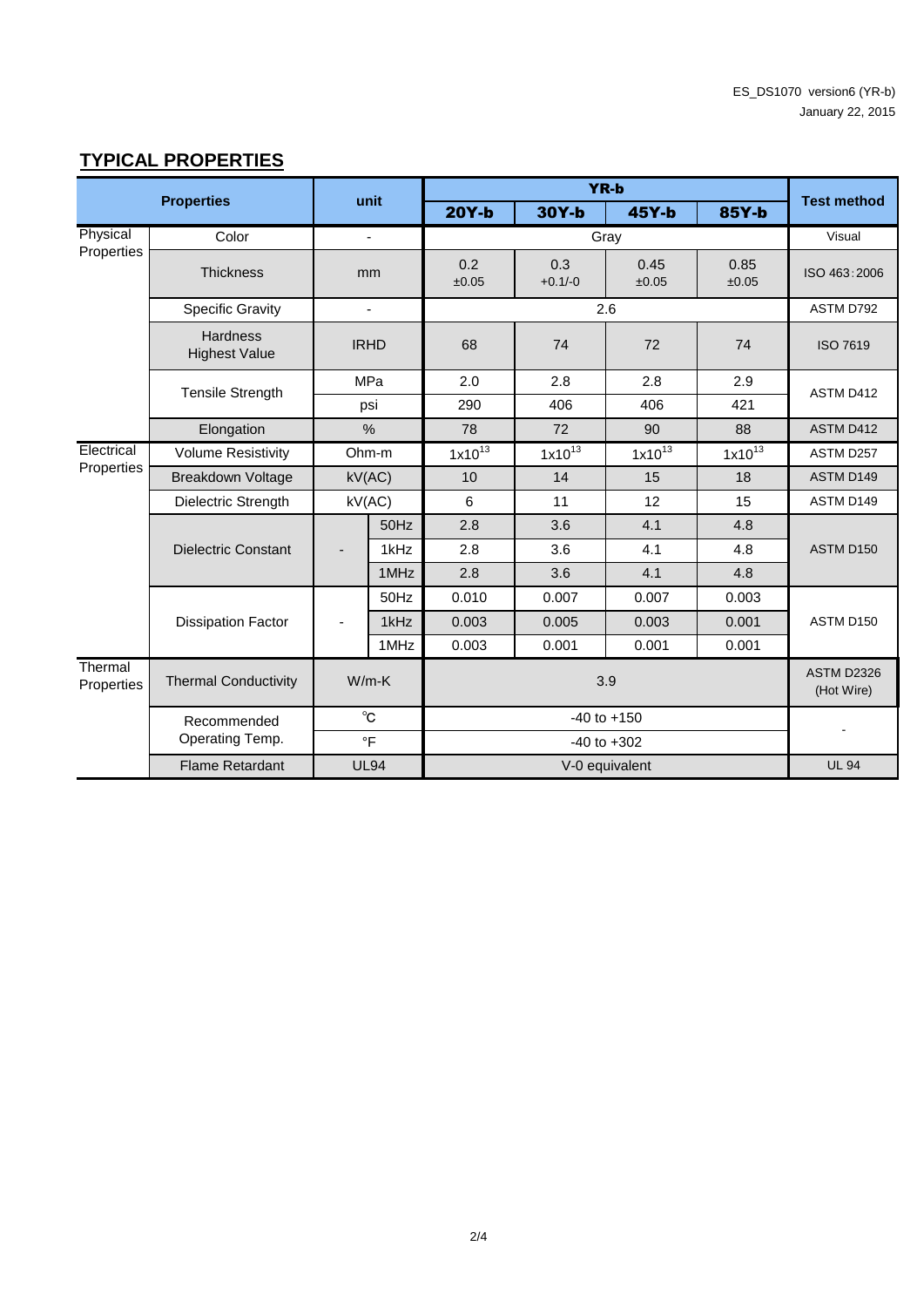## **DURABILITY**

# **Heat Aging Test : 150**℃**(300°F)**

| <b>Properties</b>         | unit        | $20Y-b$       |             |             | $30Y-b$       |             |             | $45Y-b$       |             |             | 85Y-b         |             |             |
|---------------------------|-------------|---------------|-------------|-------------|---------------|-------------|-------------|---------------|-------------|-------------|---------------|-------------|-------------|
|                           |             | <b>Before</b> | 500hrs      | 1.000hrs    | <b>Before</b> | 500hrs      | .000hrs     | <b>Before</b> | 500hrs      | 1,000hrs    | <b>Before</b> | 500hrs      | .000hrs     |
| Hardness                  | <b>IRHD</b> | 68            | 77          | 91          | 74            | 86          | 92          | 72            | 82          | 89          | 74            | 81          | 92          |
| Tensile Strength          | Mpa         | 2.0           | 2.5         | 3.4         | 2.8           | 3.4         | 3.6         | 2.8           | 3.3         | 3.7         | 2.9           | 3.3         | 3.6         |
| Elongation                | $\%$        | 78            | 40          | 32          | 72            | 32          | 45          | 90            | 43          | 52          | 88            | 42          | 53          |
| <b>Volume Resistivity</b> | Ohm-m       | $1x10^{13}$   | $5x10^{13}$ | $8x10^{12}$ | $5x10^{12}$   | $2x10^{12}$ | $4x10^{12}$ | $1x10^{12}$   | $6x10^{13}$ | $1x10^{13}$ | $5x10^{12}$   | $3x10^{13}$ | $8x10^{12}$ |
| <b>Breakdown Voltage</b>  | kV          | 10            | 11          | 11          | 14            | 14          | 15          | 15            | 18          | 18          | 18            | 21          | 22          |
|                           | 50Hz        | 2.8           | 2.7         | 2.6         | 3.6           | 3.5         | 3.5         | 4.1           | 4.0         | 4.0         | 4.8           | 4.7         | 4.8         |
| Dielectric Constant       | 1kHz        | 2.8           | 2.7         | 2.6         | 3.6           | 3.4         | 3.4         | 4.1           | 4.0         | 4.0         | 4.8           | 4.7         | 4.8         |
|                           | 1MHz        | 2.8           | 2.8         | 2.6         | 3.6           | 3.4         | 3.4         | 4.1           | 4.0         | 4.0         | 4.8           | 4.7         | 4.8         |
|                           | 50Hz        | 0.010         | 0.006       | 0.006       | 0.007         | 0.007       | 0.008       | 0.007         | 0.005       | 0.004       | 0.003         | 0.003       | 0.002       |
| <b>Dissipation Factor</b> | 1kHz        | 0.003         | 0.002       | 0.002       | 0.005         | 0.003       | 0.004       | 0.003         | 0.002       | 0.002       | 0.001         | 0.001       | 0.001       |
|                           | 1MHz        | 0.003         | 0.001       | 0.001       | 0.001         | 0.001       | 0.001       | 0.001         | 0.001       | 0.001       | 0.001         | 0.001       | 0.001       |

## **Heat Aging Test : 200**℃**(390°F)**

| <b>Properties</b>         | unit        | $20Y-b$       |             |             | 30Y-b         |             |             | 45Y-b         |             |             | 85Y-b         |             |             |
|---------------------------|-------------|---------------|-------------|-------------|---------------|-------------|-------------|---------------|-------------|-------------|---------------|-------------|-------------|
|                           |             | <b>Before</b> | 500hrs      | 1.000hrs    | <b>Before</b> | 500hrs      | .000hrs     | <b>Before</b> | 500hrs      | .000hrs     | <b>Before</b> | 500hrs      | .000hrs     |
| Hardness                  | <b>IRHD</b> | 68            | 84          | 92          | 74            | 92          | 94          | 72            | 92          | 94          | 74            | 94          | 95          |
| Tensile Strength          | Mpa         | 2.0           | 3.9         | 4.4         | 2.8           | 4.2         | 5.3         | 2.8           | 4.1         | 5.0         | 2.9           | 4.6         | 5.3         |
| Elongation                | $\%$        | 78            | 17          | 17          | 72            | 20          | 27          | 90            | 25          | 32          | 88            | 28          | 25          |
| <b>Volume Resistivity</b> | $Ohm-m$     | $1x10^{13}$   | $7x10^{13}$ | $1x10^{13}$ | $5x10^{12}$   | $3x10^{14}$ | $2x10^{13}$ | $1x10^{12}$   | $9x10^{13}$ | $4x10^{13}$ | $5x10^{12}$   | $2x10^{14}$ | $1x10^{13}$ |
| <b>Breakdown Voltage</b>  | kV          | 10            | 11          | 10          | 14            | 14          | 14          | 15            | 17          | 16          | 18            | 21          | 21          |
|                           | 50Hz        | 2.8           | 2.7         | 2.5         | 3.6           | 3.5         | 3.2         | 4.1           | 4.0         | 3.9         | 4.8           | 4.8         | 4.7         |
| Dielectric Constant       | 1kHz        | 2.8           | 2.6         | 2.4         | 3.6           | 3.5         | 3.2         | 4.1           | 4.0         | 3.9         | 4.8           | 4.8         | 4.7         |
|                           | 1MHz        | 2.8           | 2.7         | 2.5         | 3.6           | 3.5         | 3.2         | 4.1           | 4.0         | 3.9         | 4.8           | 4.8         | 4.7         |
|                           | 50Hz        | 0.010         | 0.005       | 0.005       | 0.007         | 0.002       | 0.003       | 0.007         | 0.004       | 0.003       | 0.003         | 0.002       | 0.002       |
| <b>Dissipation Factor</b> | 1kHz        | 0.003         | 0.002       | 0.002       | 0.005         | 0.001       | 0.002       | 0.003         | 0.002       | 0.001       | 0.001         | 0.001       | 0.001       |
|                           | 1MHz        | 0.003         | 0.001       | 0.001       | 0.001         | 0.001       | 0.001       | 0.001         | 0.001       | 0.001       | 0.001         | 0.001       | 0.001       |

# **Humidity Test : 60**℃**(140°F) / 95%RH**

| <b>Properties</b>         | unit        | 20Y-b         |             |             | $30Y-b$       |             |             | $45Y-b$       |             |             | 85Y-b         |             |             |
|---------------------------|-------------|---------------|-------------|-------------|---------------|-------------|-------------|---------------|-------------|-------------|---------------|-------------|-------------|
|                           |             | <b>Before</b> | 250hrs      | 500hrs      | <b>Before</b> | 250hrs      | 500hrs      | <b>Before</b> | 250hrs      | 500hrs      | <b>Before</b> | 250hrs      | 500hrs      |
| Hardness                  | <b>IRHD</b> | 68            | 73          | 70          | 74            | 73          | 69          | 74            | 72          | 69          | 74            | 70          | 72          |
| Tensile Strength          | Mpa         | 2.0           | 2.5         | 2.0         | 2.8           | 3.1         | 2.8         | 2.8           | 2.4         | 2.4         | 2.9           | 2.7         | 2.7         |
| Elongation                | $\%$        | 78            | 75          | 80          | 72            | 63          | 62          | 88            | 77          | 77          | 88            | 73          | 77          |
| <b>Volume Resistivity</b> | Ohm-m       | $1x10^{13}$   | $1x10^{13}$ | $7x10^{12}$ | $5x10^{12}$   | $7x10^{13}$ | $2x10^{13}$ | $1x10^{12}$   | $4x10^{12}$ | $3x10^{12}$ | $5x10^{12}$   | $2x10^{13}$ | $2x10^{13}$ |
| <b>Breakdown Voltage</b>  | kV          | 10            | 9           | 10          | 14            | 14          | 13          | 15            | 15          | 16          | 18            | 21          | 20          |
|                           | 50Hz        | 2.8           | 2.9         | 3.0         | 3.6           | 3.8         | 3.7         | 4.1           | 4.1         | 4.2         | 4.8           | 4.9         | 4.9         |
| Dielectric Constant       | 1kHz        | 2.8           | 2.8         | 2.9         | 3.6           | 3.7         | 3.6         | 4.1           | 4.0         | 4.1         | 4.8           | 4.8         | 4.8         |
|                           | 1MHz        | 2.8           | 2.8         | 2.8         | 3.6           | 3.6         | 3.6         | 4.1           | 4.0         | 4.1         | 4.8           | 4.8         | 4.8         |
| <b>Dissipation Factor</b> | 50Hz        | 0.010         | 0.014       | 0.013       | 0.007         | 0.011       | 0.011       | 0.007         | 0.008       | 0.007       | 0.003         | 0.006       | 0.006       |
|                           | 1kHz        | 0.003         | 0.012       | 0.007       | 0.005         | 0.010       | 0.010       | 0.003         | 0.008       | 0.005       | 0.001         | 0.005       | 0.004       |
|                           | 1MHz        | 0.003         | 0.003       | 0.003       | 0.001         | 0.002       | 0.002       | 0.001         | 0.002       | 0.001       | 0.001         | 0.001       | 0.001       |